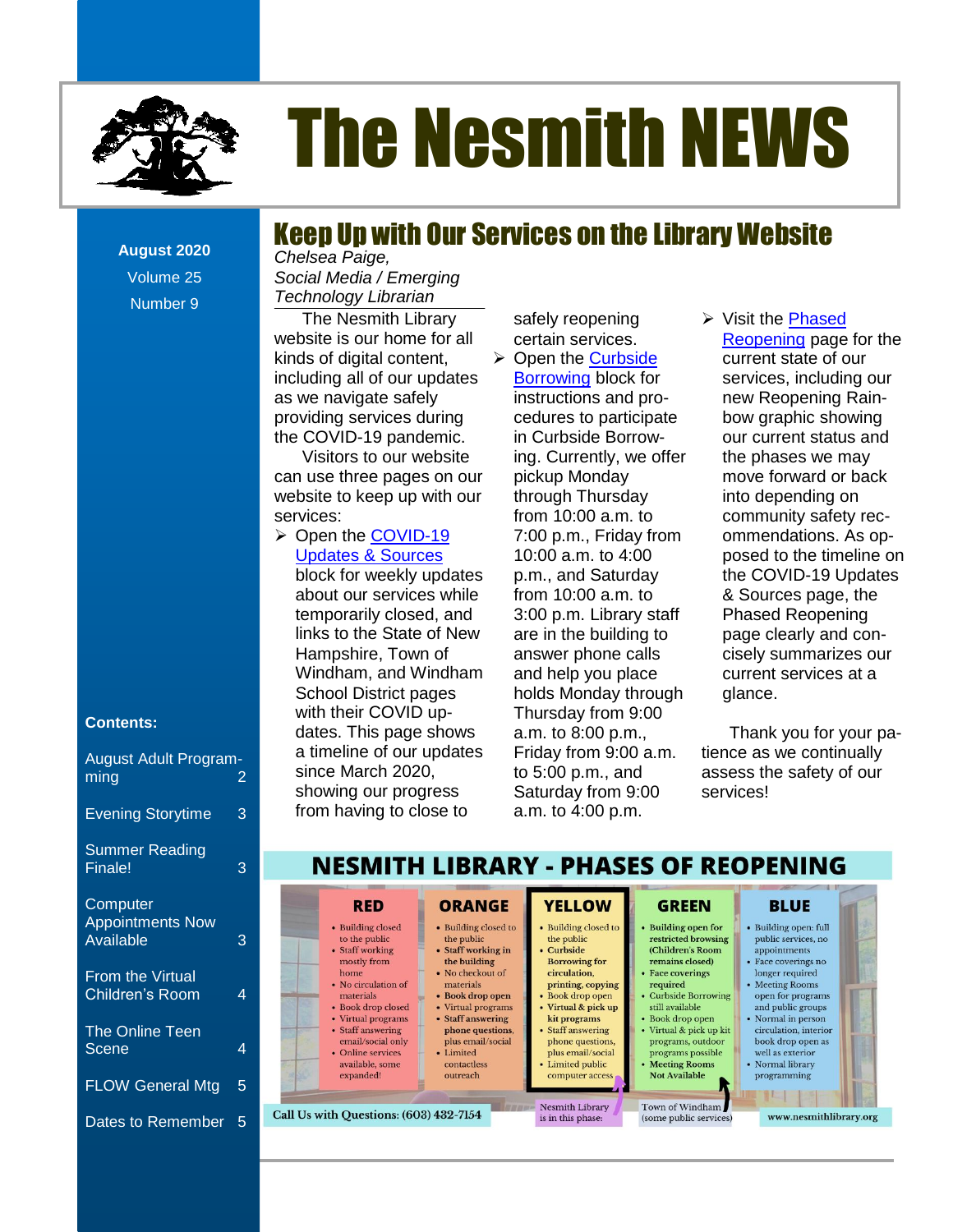# August Adult Programming

#### **Contents Adult Summer Reading Program** *Maria Schroeter, Adult Programming Librarian*

few weeks away from the close of son.<br> **Example 1999** Techniques covered will include Toddler Story Time [..............................................................................................................................](file:///C:/Users/Joyce/Documents/Nesmith/2013/Feb%202013/NN02_13.doc%23_Toc347430557)**Error! Bookmark not defined.** late to join us. Just a reminder of **Contents** library at 432-7154. Just for registering, you'll be entered into a the state of the state of the state of the state of the state of the state of drawing for one of two \$25 gift **Exercise Accessories were not having** the second and the second of two seconds of two seconds and the second of two seconds are two seconds of two seconds of two seconds are two seconds of Dreams [................................................................................................................................................](file:///C:/Users/Joyce/Documents/Nesmith/2013/Feb%202013/NN02_13.doc%23_Toc347430580)**Error! Bookmark not defined.** cards to The Kitchen at Windham [s...........................................................................................................................................................](file:///C:/Users/Joyce/Documents/Nesmith/2013/Feb%202013/NN02_13.doc%23_Toc347430582)**Error! Bookmark not defined.** Junction. For each 5-square line which will fictude a 350 gift card to<br>The Bookery in Manchester! A big We're more than half way through the summer and only a our Adult Summer Reading Program! We've been tracking our reading by playing bingo, and if you are a fast reader, it's not too the rules: In order to participate, you must be a Nesmith Library card holder (18 and older), and you must register first. Please go our website to register, or call the (horizontally, vertically, or diagonally) that you have filled in, you will earn one entry (up to 12 entries for a completely filled-in card) into the Grand Prize drawing of one of three gift baskets, each of which will include a \$50 gift card to thank you to the Friends of the Library of Windham (FLOW) for generously sponsoring our prizes! When you have at least one 5 square line completed, you can either email a copy of your bingo card to me at [mschroeter@](mailto:mschroeter@nesmithlibrary.org) [nesmithlibrary.org,](mailto:mschroeter@nesmithlibrary.org) or drop off your card at the library either by using the book drop or by calling us to let us know that you are here. One card per person, please, and book titles may only be used once per card. This program runs from June 29 through August 14, and all prizes will be drawn on or about August 17.

#### **Nesmith Library Book Group**

The Nesmith Library Book Group will meet virtually on Wednesday, August 12, and this month we've been reading *The Book Woman of Troublesome Creek* by Kim Michele Richardson.



ontally, vertically, or diago-<br> **I'll be emailing the link to the Error of the link of the link is a structure of the link of the link of the link of the link of the link of the link of the link of the link of the link o** that you have filled in, you Zoom meeting the week of August arn one entry (up to 12 en-<br>
10. If you didn't have a chance to **the final of the final of the final of the state of the state of the state o** [From the Children's Room: February Vacation Programs](file:///C:/Users/Joyce/Documents/Nesmith/2013/Feb%202013/NN02_13.doc%23_Toc347430586) ...................................................................**Error! Bookmark not defined.** or a completely filled-in card) cread the book, no worries! Come and the story of the poor and the book, no worries! Come New Non-Fiction Titles in the Children's Room [...................................................................................](file:///C:/Users/Joyce/Documents/Nesmith/2013/Feb%202013/NN02_13.doc%23_Toc347430588)**Error! Bookmark not defined.** to the meeting and start with our f three gift baskets, each of next book (title to be revealed **next all contained by a set of the set of the set o** shortly!) and mark your calendar. We meet every second Wednesday of the month at 6:30 p.m. In order to participate, you must have a Nesmith Library card or a card from one of the libraries in our consortium, you need to be over the age of 16, and you must register. Email me at [mschroeter](mailto:mschroeter@nesmithlibrary.org) [@nesmithlibrary.org](mailto:mschroeter@nesmithlibrary.org) or call the library to register.

#### **Floral Watercolor Painting Workshop**

For adult-aged beginning painters and beyond, on Wednesday, August 5 at 6:00 p.m., discover the amazing characteristics of the watercolor medium by experimenting with its fluid nature. Local artist Tif Farmakis-Day will lead us in a virtual watercolor class. Working from observation and the imagination, students will

We're more than half way **Book Woman of Troublesome** brace the process while creating gh the summer and only a **Creek by Kim Michele Richard** their own floral watercolor piece. Dreams [................................................................................................................................................](file:///C:/Users/Joyce/Documents/Nesmith/2013/Feb%202013/NN02_13.doc%23_Toc347430550)**Error! Bookmark not defined.** Techniques covered will include dult Summer Reading Pro-<br> **Example 2008 And Contract Act of the painterly style** style We've been tracking our **Exercitive Corner of the State of Alliance** - letting the paint flow while simulup by playing bingo, and if **the second of the second of the second and taking** the second of the second of the second of the second of the second of the second of the second of the second of the second of the second of th The Digital Challenge. The Digital Challenge.<br>The a fast reader, it's not too les: In order to participate, **Error in the Children's Children's Annual Children's Annual Children's Children's Annual Children's Annual Children's Annual Children's She** [Dates to Remember............................................................................................................................................................................](file:///C:/Users/Joyce/Documents/Nesmith/2013/Feb%202013/NN02_13.doc%23_Toc347430559) 2 demonstrates creating a waterlearn to "let loose," relax, and em-In our virtual Zoom classroom, we color iris, or you can paint your own floral arrangement.



The photo reference Tif works from along with paints, brushes, and watercolor paper will be available for pick up at the library prior to the workshop. Be amazed at what you can create with just a few simple brushstrokes! To see Tif's amazing art, check out her website at [www.tifdoesart.com.](http://www.tifdoesart.com/) This virtual workshop is for Nesmith Library card holders ages 18 and up, and supplies are limited to the first 20 registrants. If you register after all our supply kits are reserved, you are still welcome to attend the virtual program using your own watercolors to follow along! Please visit our website for the supply list and to register. After registering, you will receive a confirmation email containing information about joining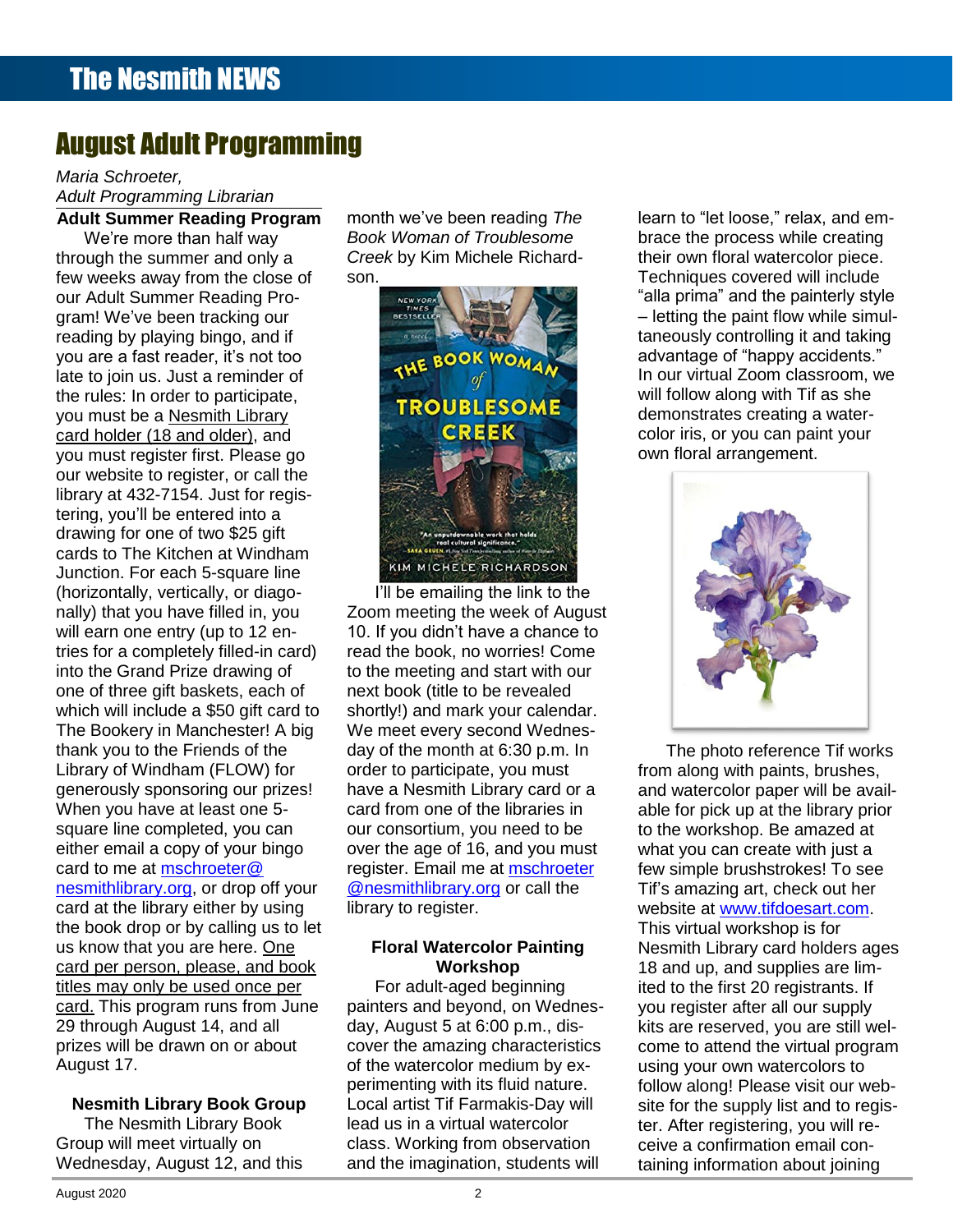# The Nesmith NEWS

the webinar and follow-up email from me about picking up your supplies.

### **Trivia Night**

On Thursday, August 13 at 6:00 p.m., we wrap up our Adult Summer Reading program with a virtual Trivia Night! Play from the comfort of your home, and enjoy an adult beverage, if you wish!

# Evening Storytime

## *Azra Palo,*

## *Head of Youth Services*

Join us for some tall tales and legends. We'll be streaming on August 5 at 6:00 p.m. on Facebook Live. Want to check it out, but don't think you're going to be able to make the time? No worries, the video will be available on our Facebook page after!

No registration required. All ages welcome.



Answer sheets will be emailed to registrants to be printed at home, or call the library to pick them up here. Registration can be done through our website. This

Questions? Call the library at 432-7154 and speak to Azra, Molly, or Chris in our Youth Services department for more infor-

[mpevna@nesmithlibrary.org,](mailto:mpevna@nesmithlibrary.org,) Azra at [apalo@nesmithlibrary.org](mailto:apalo@nesmithlibrary.org) or Chris at [csavukinas@nesmith](mailto:csavukinas@nesmithlibrary.org) [library.org.](mailto:csavukinas@nesmithlibrary.org) Or check out our website [www.nesmithlibrary.org.](http://www.nesmithlibrary.org/)

mation or email Molly at

program is for ages 18 and up, and registration is required.

To register for these virtual programs, go online by visiting [www.nesmithlibrary.org/calendar.](http://www.nesmithlibrary.org/calendar) If you have any questions about registration, please call the Nesmith Library at 432-7154 or email Maria at [mschroeter@](mailto:mschroeter@nesmithlibrary.org) [nesmithlibrary.org.](mailto:mschroeter@nesmithlibrary.org)

## **NOTES**

*Our Summer Reading Program and its many events are made possible in large part by FLOW.*

*Earn tickets by reading and attending events with the Beanstack app.*

*Check out our summer reading website for more information: [https://nesmithlibrary.org/2020](https://nesmithlibrary.org/2020-childrens-summer-reading-program) [childrens-summer-reading](https://nesmithlibrary.org/2020-childrens-summer-reading-program)[program.](https://nesmithlibrary.org/2020-childrens-summer-reading-program)*

## Summer Reading Finale!

#### *Azra Palo*

All ages are welcome to join the library virtually for our annual Summer Reading Finale Party with Magic by Fred at 10:30 a.m. on Thursday, August 6. We will go LIVE on Facebook and everyone can join in the fun! No registration required.

Learn more about Magic by Fred on his website:

[www.magicfredshow.com/.](http://www.magicfredshow.com/)

If you miss it, you can still catch the recording after the event.

Remember to stop by the library for your finale bag too!



## Computer Appointments Now Available

You can now book a time slot for computer use at the Nesmith Library. Appointments are limited to one hour per person per day. Please arrive at the front door at the scheduled time and a staff member will let you in. Face coverings are required at all times while inside the building. Hand sanitizer is available at the front door. Due to social distancing, staff assistance may be unavailable. Ask any questions when making your appointment, so we can provide the best level of safe service for everyone.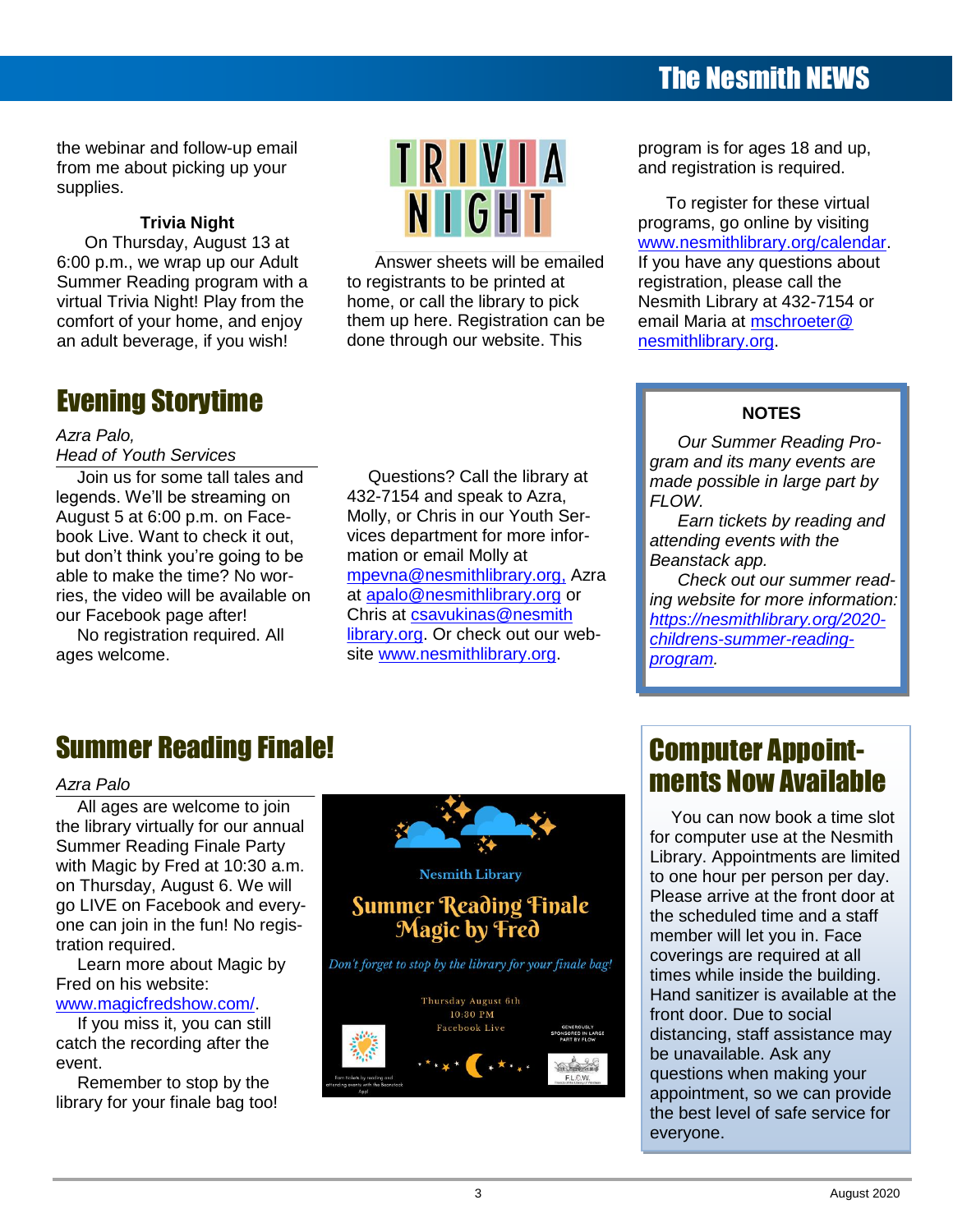# From the Virtual Children's Room

*Azra Palo*

**Toddler Story Time Mondays 10:30 a.m. Facebook Live**



Has your little guy been missing Ms. Chris? She's been missing all of you! Join us virtually for a Facebook Live or recorded Toddler Time where Ms. Chris will be sharing our favorite books, rhymes, and songs.

No registration necessary. Ages 12 to 24 months with caregiver.

Questions? Email Chris at [csavukinas@nesmithlibrary.org](mailto:csavukinas@nesmithlibrary.org) or Azra at [apalo@nesmithlibrary.](mailto:apalo@nesmithlibrary.org) [org](mailto:apalo@nesmithlibrary.org) with any questions!

**Magical Mondays: Hogwarts Monday, August 3 at 2:30 p.m. Facebook Live** The Nesmith Library profes-

# The Online Teen Scene

*Azra Palo*

**Harry Potter Herbology Monday August 3 at 6:00 p.m. Instagram Live**



Professor Sprout requests your presence at this Teen Herbology

sors request your presence on Monday, August 3 at 2:30 p.m. at Hogwarts, where we will teach you potions, charms, herbology, and more! We'll be live streaming on Facebook Live! Make sure to stop by the library starting at 10:00 a.m. to pick up your kit to follow along with us. Available while supplies last.

No registration necessary. Ages 7-11.

Questions? Call the library at 432-7154 and speak to Azra, Molly, or Chris in our Youth Services department for more information, or email Molly at [mpevna@nesmithlibrary.org,](mailto:mpevna@nesmithlibrary.org) Azra at [apalo@nesmithlibrary.org,](mailto:apalo@nesmithlibrary.org) or Chris at [csavukinas@nesmith](mailto:csavukinas@nesmithlibrary.org) [library.org.](mailto:csavukinas@nesmithlibrary.org)

#### **Tuesday Take Away Craft Tuesday, August 4 All Day**

Get creative with our take away craft from the Nesmith Library! Stop by the library on Tuesday, August 4 for your last chance to grab a take home craft.

Call the library at 432-7154 when you are at the library, and we will put the craft out for your child. The craft is only available on August 4.



No registration necessary. Supplies are limited. All ages.

#### **Busy Bees Baby Storytime Wed., August 5 at 10:30 a.m. Facebook Live**

Busy Bees Baby Storytime is for newborns to 18 months, but anyone can enjoy these songs and rhymes online. Every week on Wednesday we will share on our Nesmith Library Facebook page a new live or prerecorded video at 10:30 a.m. of fun ways to get you and your little one moving and singing.

No registration necessary. Questions? Email Azra at [apalo@nesmithlibrary.org.](mailto:apalo@nesmithlibrary.org)

class on Monday, August 3 at 6:00 p.m. to learn all about succulents! On Instagram Live, Molly will be virtually guiding you on how to plant your own little succulent garden complete with containers that you'll decorate! Pick up your kit at the library on August 3, starting at 10:00 a.m., while supplies last. No registration is required. For grades 7-12. Questions? Email Molly at

[mpevna@nesmithlibrary.org.](mailto:mpevna@nesmithlibrary.org)

**Teen Wrap Up Party/Poetry Slam Thur., August 13 at 2:00 p.m.**



This is a virtual program. It will be held via Zoom. Register online, or